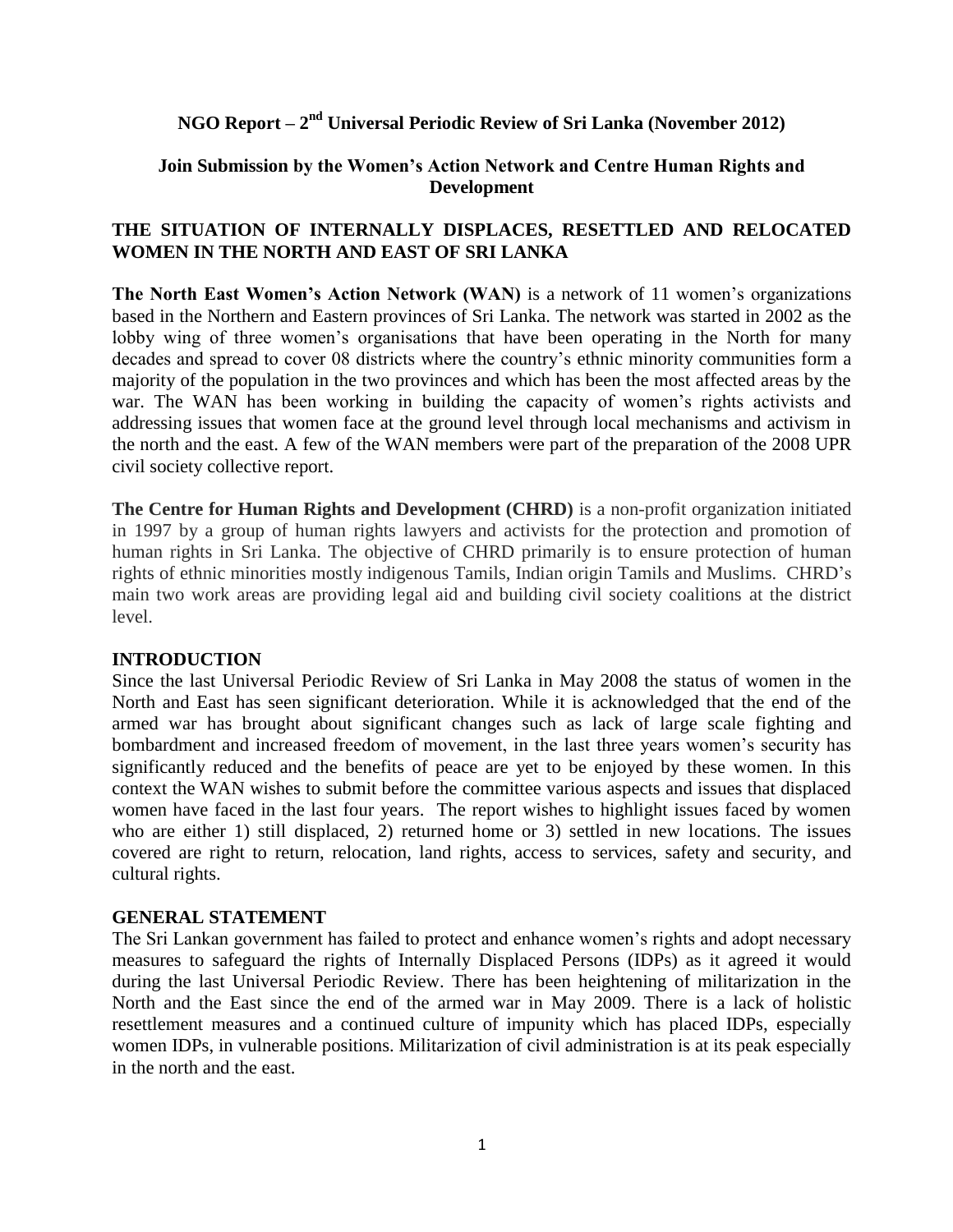In the North and the East women make up the majority who survived the brutal war. Their numbers include almost 90,000 war widows and many single young women. These IDP women have to care for their families not only socially but also economically. IDP women in the North however continue to find themselves excluded from decision making positions and livelihood options.

While the Sri Lankan state is a signatory to the CEDAW and submitted its report in 2011 there have been no significant measures taken to reduce violence against women in the domestic or public realm. The significant rise of violence against women and girl children in the North and the East and the Sri Lankan judiciaries' inaction in these cases mirror the States disregard for the rights of women and girls in Sri Lanka and especially of women in the North and the East.

## **CATEGORISING OF ISSUES FACED BY WOMEN IDPs**

## **RIGHT OF RETURN**

Many IDPs have been denied the right of return in the North and the East. A large number of locations have been deemed high security zones (HSZ), special economic zones (SEZ) or military bases and their former residents denied access to their lands. The Sri Lankan state has in numerous cases (like Sampoor, Mullikulum, Silavathurai, Iranamadu etc.) informed those displaced that they have no right of return and have to accept the relocation sites offered by the Sri Lankan government. These relocation sites are often isolated and lack access to areas – such as the sea and cultivable land – where people can pursue their traditional livelihood methods, and are lacking in basic infrastructure and devoid of any resources. In part because women are continuously excluded from the decision-making process, they have often found themselves in relocation sites that are unsafe. In many cases women have no livelihood opportunities in these areas. The relocation land is much smaller in size (some time 10 perches for family for their original 2 acre land) and uncultivable. In several areas the government has yet to 'clear' the land and has informed people that they should relocate rather than return to their original land.

Even though the government had proudly announced its success at resettling hundreds of thousands of people in less than three years, the manner and the speed in which it has been done has harmed many women. For instance, Muslim women returning from Puttalam district makeshift to Jaffna (their original homes) after a prolonged displacement face a long and complicated process; they are forced to spend about Rs.1500 (more than half a month"s salary for many) to register themselves at the Jaffna district secretariat due to local travel and obtaining various documents. They also need to cover their travel and food costs between Jaffna, often having to forgo the cost of food rations, as they are forced to shuttle between Puttalam and Jaffna. Most have no shelter or intermediate arrangement in Jaffna when they first return after over 20 years of being forcibly evicted by the LTTE from their homes.

IDPs displaced by a government special economic zone in Sampoor have been demanding the right to return to their land for the last 06 years. Rations have been stopped since December 2011 in an effort to force them to relocate to government allotted land that is barren and much smaller in size compared with the fertile ancestral plots of land taken away from them. The relocation sites are removed from traditional livelihood methods. In most cases the Sri Lankan government has been in negotiation and consultation only with the men in Sampoor who are seen as the "head of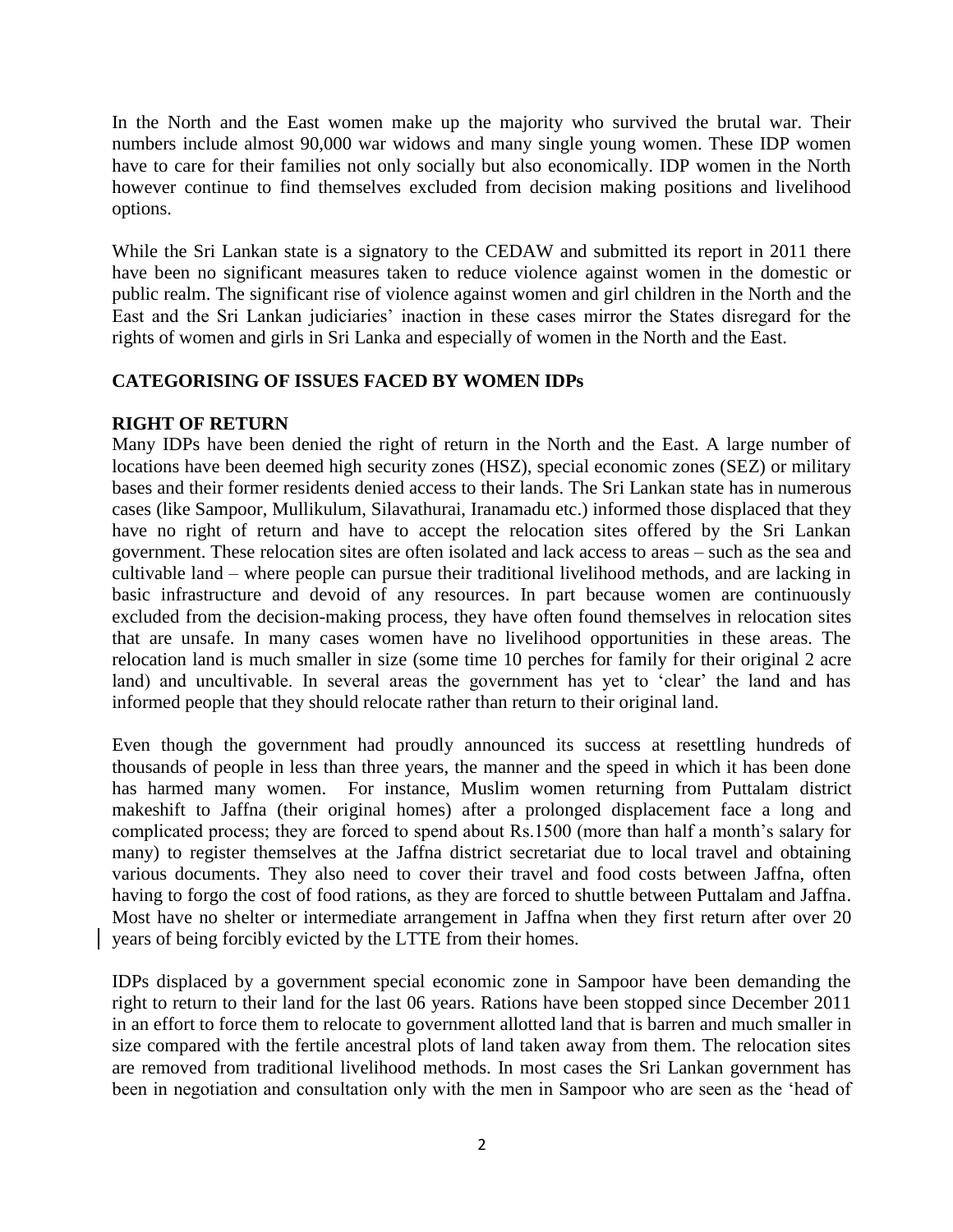household". In the case of the Oluvil harbor construction – due to which several families were displaced yet again the displaced were resettled in areas that did not allow them to continue their fishing. Women from Oluvil who used to work cleaning nets and drying fish now find themselves unemployed and unable to support their family financially.

# **LAND**

Access to land and women"s ownership of land continues to be an area in which the Sri Lankan State has not taken any proactive steps. This poses particular problems in the current context of frequent and ongoing government appropriation of land for various developmental projects, HSZs, SEZs and for alleged environmental protection.

Due to the prolonged and multiple displacements of the Tamils and Muslims in the North and East thousands of IDPs have lost their title deeds and other land documents. The Sri Lankan government, however, has been slow in providing the IDPs their relevant documents or in providing mechanisms for those whose records cannot be found. Instead the Sri Lankan State has proposed measures like the recent government circular requiring people in the north to register their land within a stipulated period. This circular may intensity land problems as it does not recognize the land distributed by the LTTE and open up space for the military to directly get involved in land disputes in the north. This would be particularly unjust in the aftermath of 30 years of war, where many people in the north do not have the documents to prove their ownership and much of the land in these areas have become jungle. Luckily a court injunction has temporarily prevented the government from imposing this rule in the north.

During the 30 year war, land that was under the LTTE control was divided as per the LTTE's decision to various people. While these decisions are legally null and void the State has not looked into the complexities of the situation and has in some areas started returning the land to the original owners.<sup>1</sup> The current users are left with no recourse, no alternate land, which makes the poor people pay the price of the war between the state and the  $LTTE<sup>2</sup>$ .

In most cases women are the ones who are left behind to negotiate with the State to reclaim their land. Women in the North and East have complained about government officers treating them badly. In many cases, the fact that government officers speak only Sinhala, not the Tamil of local residents, makes it difficult to negotiate.

Developmental agencies and the government continue to register new land and houses under the name of the "head of household" and even though in many cases the head has been a woman the government officers and developmental agencies have specifically asked for the name of a male member of the house and registered land under their names. In the culture of the east, and due to the dowry system in the Tamil and Muslim communities, houses and land have traditionally been in women"s names. The above practice of recognizing only men as the head of the house hold by the government and aid agencies and the government"s inability to recognize women having coownership of the state land allocated for resettlement have been badly harming women"s right to property and other post-war assistance.

l

 $<sup>1</sup>$  Those who owned the land in the 1980's</sup>

 $^2$  In Velloor for example people have been evicted from the land in which they lived for the last 20 years.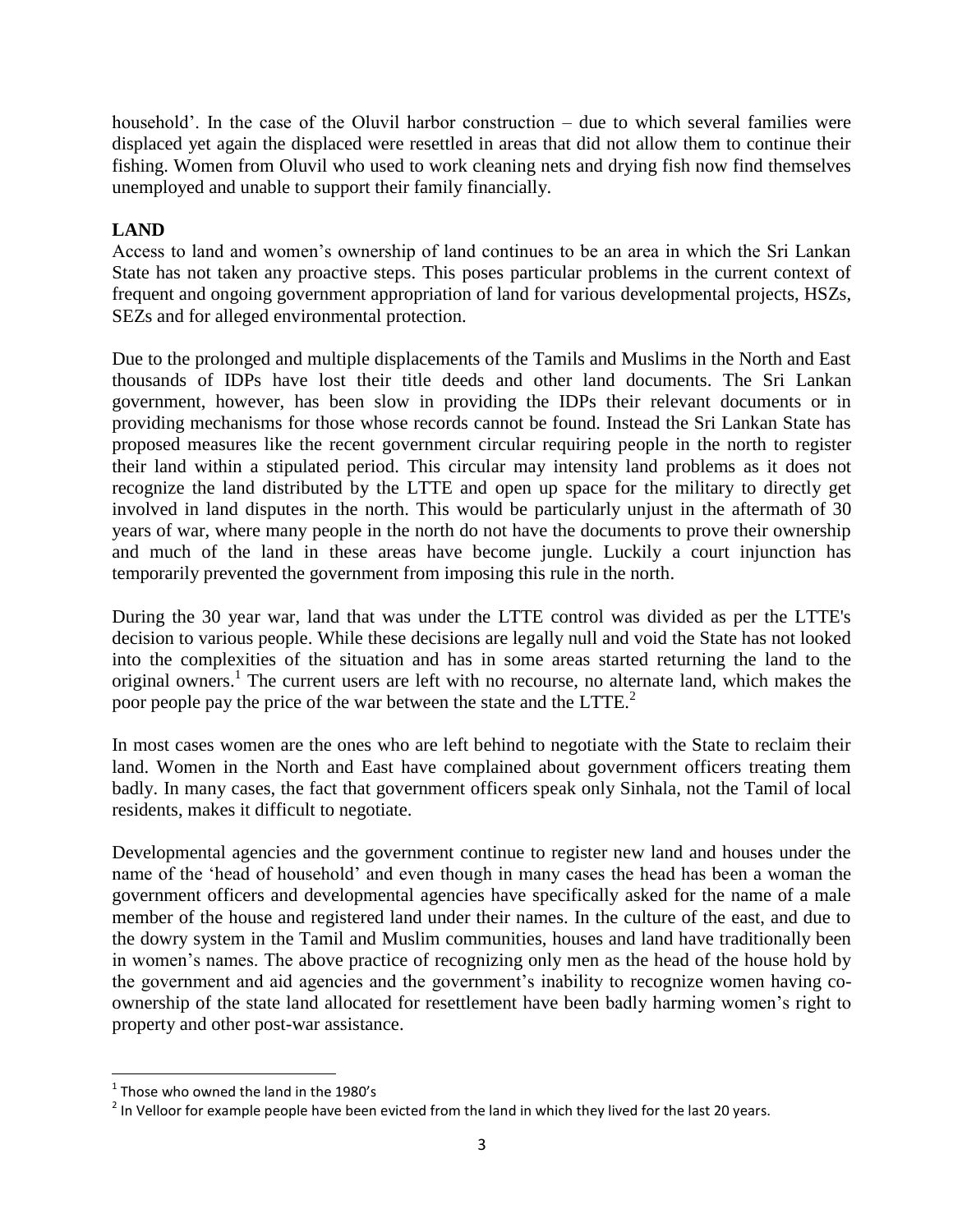Ad-hoc government policies imposed on communities without proper consultation have had serious impact on land usage and ownership. For example in Vedha-Theevu an elephant fence was put up in the last year to prevent elephants from attacking; however the fence was built in such a manner to prevent Tamil farmer's access to their agricultural land and ended up fencing off the Tamil villages from the Sinhala villages. The local government officials were not informed of this decision. The same pattern of constructing through cultivable and inhabited land instead of the borders of the jungles has been commonly practiced by the forest department in the Eastern province. Yet another recent such case is the Ashraf Nagar village in Ampara district where 69 families have been first fenced under the pretext of protection from elephant and later a military base was built within the newly fenced village. Out of the 69 families only 04 families now live in this village which has turned into a Sri Lankan army base. Both these instances women who have inherited land which was given by their forefathers through the dowry system not only lost their homes but also their livelihoods of home gardening and agricultural related jobs. Women"s organizations in the east have been informed of several such elephant fencing incidents that have fenced villages in and deprived women of their land, houses, livelihood activities and access to other communities and villages. In a few such cases initially there have been some consultation with the community but subsequently the decision as to where the fence should be constructed was decided by the government hierarchy.

In Trincomalee there are several cases of people being forced to sell their land for developmental activities. In Velloor for example the police threatened owners and coerced them to sell their land for tourist hotels. The owners who were women complained that to date they have not been given alternate land and the compensation was meager.

In Kiran, Mullikulam, Silavathurai, Echchalampathu, Ashraf Nagar and in several other areas in the north and east, land has been taken over by the military for bases and headquarters in the postwar context when Sri Lanka is meant to be returning to a period of normalization and demilitarization.

### **SHELTER**

While several government projects and foreign housing schemes are in place, selection for housing has been ad hoc. The government's insistence that even those not affected by war be provided housing, so that the ethnic balance is maintained, harms Tamil and Muslim IDPs who have been displaced multiple times over the last 30 years. In many cases the criteria for selection is problematic and marred with political interference. For example IDPs returning from India have been excluded from Indian and other Government housing schemes. While it is understood that given the limited resources the State must prioritize those it provides housing for, there needs to be transparency and accountability in the process.

Under the current housing schemes, older people are not provided housing or any other form of shelter. In many cases there are single widowed women who have then been refused housing. There has also been no comprehensive method in building houses, and the housing programs are not made to suit the ground realities – most notably the vulnerability of women forced to search for resources in the context of heavily militarized and unsafe environment. Women headed households have often been burdened with building the house with the material given with their labour contribution which makes them vulnerable to exploitation and even sexual abuse since they have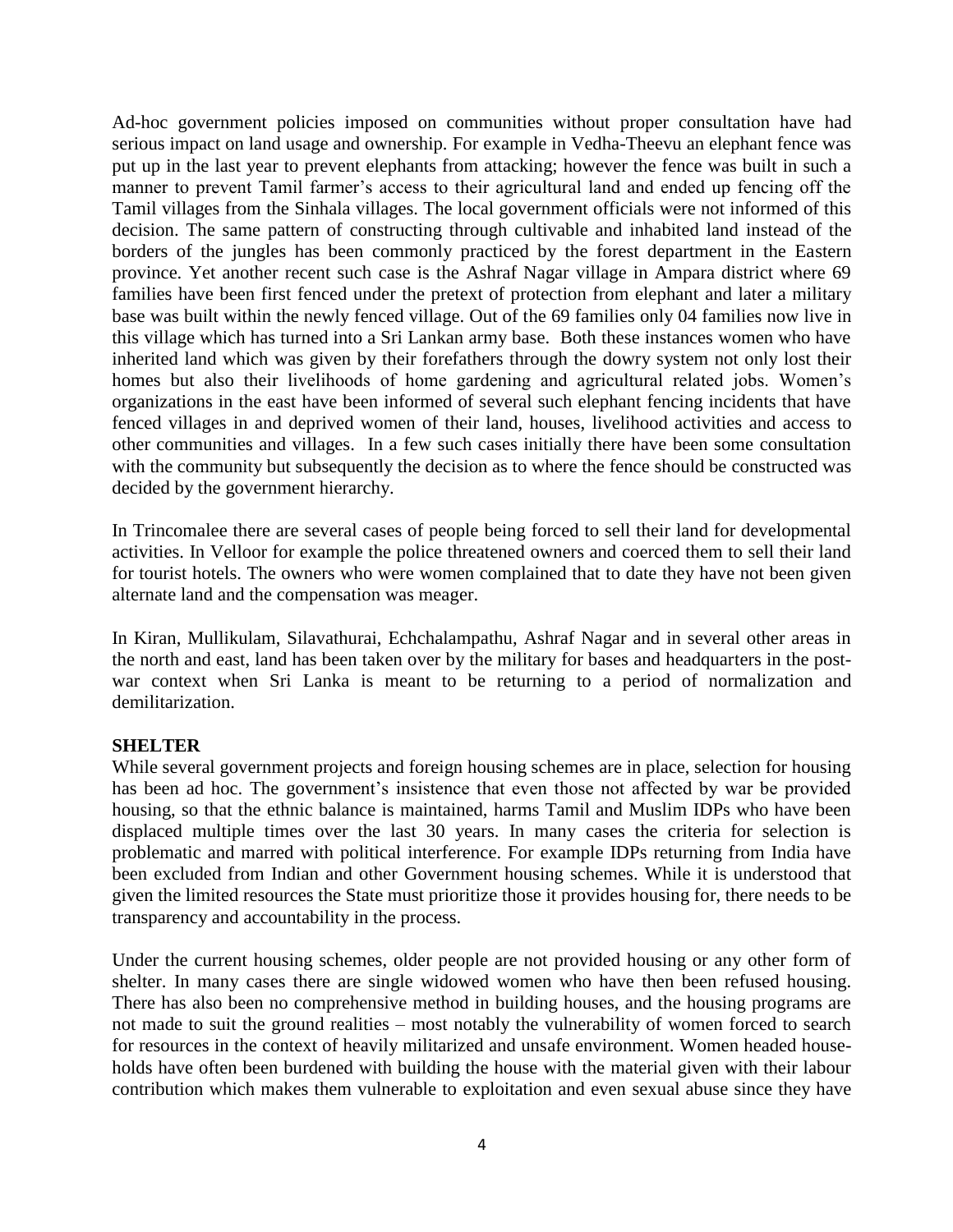to approach the men who have building and construction skill to give free labour. Aid agencies and the Sri Lankan government have failed to take into account women"s issues such as having to go to work to provide for the family, the lack of family support in such instances, women having to spend more time to care for children and for the physically challenged in the aftermath of a brutal war.

Requirements for being awarded houses – such as owning at least 10 perches of land and possessing land documents – leave many without housing as they have lost their land titles and many even can"t identify their land boundaries correctly after being in displacement over two decades. The government has also put a stop to providing legal documents or land allocation for landless in the north. People with only 5-7 perches of land get no housing and no measures have been taken to address the same. $3$ 

# **RIGHT TO LIVELIHOOD AND EMPLOYMENT**

Before displacement women in the North and the East were engaged in various livelihood activities such as livestock breeding, home gardening, fish drying and running small shops. However, many women who have returned have found that they are unable to engage in livelihood activities due to several reasons:

The military has opened several food and grocery shops, thus curtailing women"s livelihood options in the north. Earlier several women used to earn their livelihood by running small shops. The military has also been engaging in the sale of vegetables. Women therefore are unable to sell vegetables from their home gardens due to their inability to compete with the military and their fear of doing so. In several places the military has taken over public land and private land alike to create military camps and training centers and they are even engaging in paddy cultivation using the land that has been forcibly taken from poor farmers.

Even though aid for livelihood activities have been provided the Sri Lankan government and humanitarian and development agencies alike have been only encouraging poultry breeding, animal husbandry and sewing. There has been a "one size fit all program" for women"s livelihood opportunities and Rs. 35,000 has been given as loan. These livelihood activities consider women as secondary income earners and encourage them to take up livelihood activities that are home based and do not generate much profit. Since there is no skill improvement or advancement and everyone is engaged in more or less same activities there is also limited marketability. In several instances women have complained that aid agencies have not even given cages for the chickens even though funds have been allotted for the same and high yield cows demand more food so the beneficiaries have to sell them off since they are unable to meet the cost of feeding them.

The continued view of what livelihood activities women can engage in seems to reflect a conservative mindset. In the current context where women are the primary breadwinners it is imperative that a holistic and progressive understanding and implementation of livelihood activities is undertaken by the Sri Lankan state and Aid agencies.

 $\overline{\phantom{a}}$ <sup>3</sup> Athiyammankeni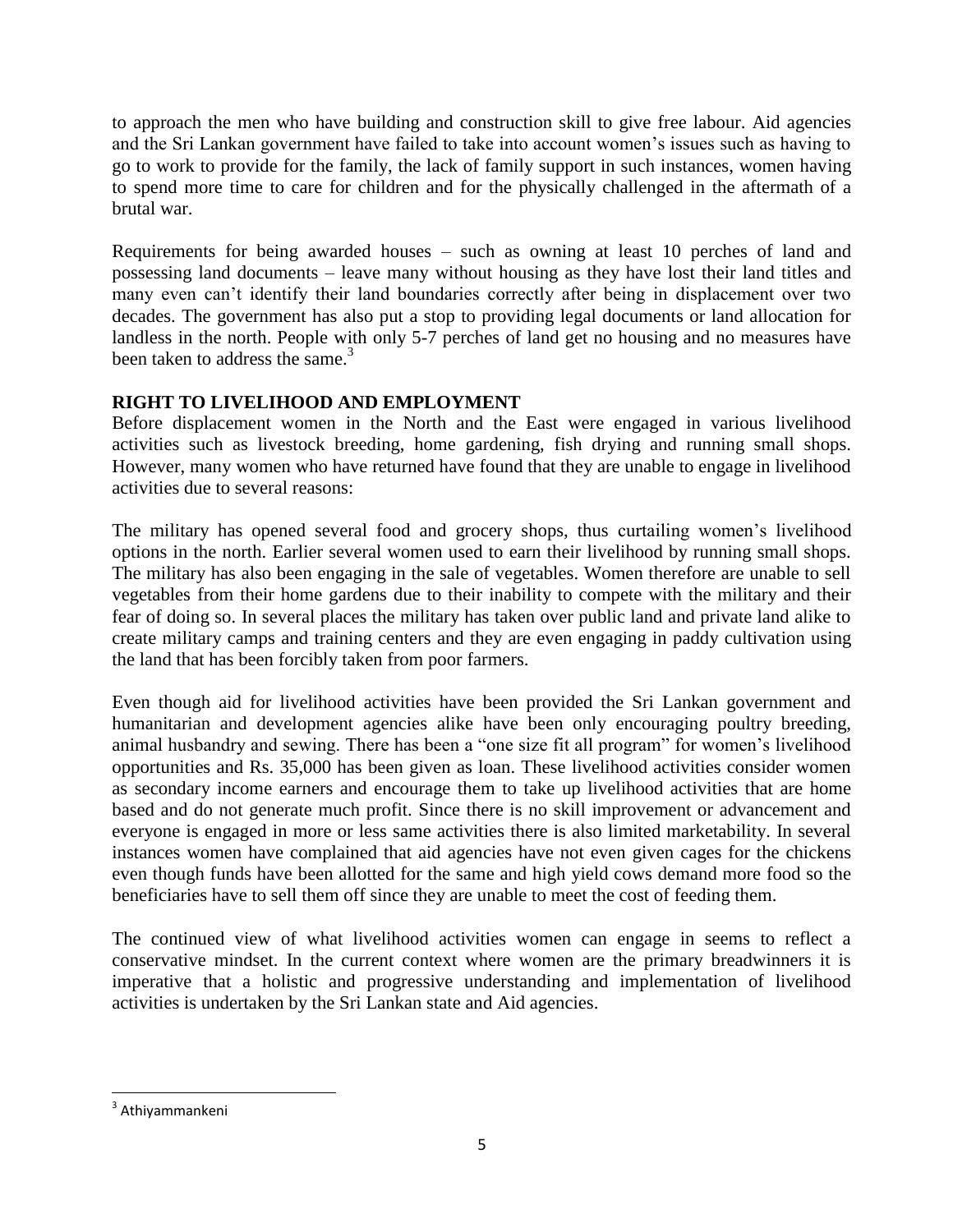#### **CULTURAL RIGHTS**

Cultural rights of minority communities in Sri Lanka have come under severe threat through covert and overt measures of the Sri Lankan government in the last three years. As stated above language rights are yet to be given to minority communities. However in the last three years there has also been a capturing of public places and spaces and culturally colonizing the same, which has deprived minority communities of their right to preserve their culture. In scores of locations, Buddhist temples and statues have been built on roads in predominantly Hindu and Muslim areas. Families have been forced to leave their homes and cultivable lands due to newly announced Buddhists archeological sites belonging to majority community being established. Sinhala settlers have then been subsequently brought into maintain the newly discovered Sinhala heritage sites. In Illangai Muhathuwaram, in Trincomalee district, the Ganesh Temple which existed for many years was taken away and a Buddhist temple has been built in its place. The area has now been renamed Lanka Patuna. Women from this area do not have a temple to worship in and feel this destruction of their Hindu temple a violation. In several areas the Sri Lankan government is seen to actively build Buddhist temples and statutes while Hindu temples, churches and mosques remain destroyed or inaccessible.

### **PUBLIC SERVICES- Health Care, Education, Grama Seveka's (government officials in charge at the village level) and Police**

Women in the North and East continue to suffer due to lack of access to basic amenities and services. Even though the Sri Lankan government has made commendable progress in terms of physical rebuilding, this has primarily been in regards to roads. Hospitals are far and few in between several areas in the North while in many of the few school buildings that are in place (especially in Vanni), there is no proper infrastructure or teachers to provide children basic education. In most cases teachers in Math, Science and English were never available. While Sri Lanka is proud to be a country with 97% literacy rate, this lack of facilities in schools will induce a drastic drop if changes are not made immediately. As schools with grades 10-12 are mostly built in towns, parents of girl children are reluctant to send their children to school, due to lack of proper transport facilities and concerns for their safety. As a result there is a high drop out of girl children in the North and the East.

Women in the North and East complain that while medical care was available, many of the doctors do not speak Tamil. In several cases in Killinochchi, Mannar and Mullaiteevu women had been given wrong medicine as the doctor and the patient were unable to communicate, which has led to misunderstanding and wrong diagnoses. The lack of proper and systematic counseling for the communities that have lived through the brutal war has also led to a rise in mental illness, and women have been finding it difficult to deal with the trauma they have faced. Women"s groups and non-governmental organizations are not permitted to deal with this issue since the Presidential Tasks Force restricts their work to "hardware" activities such as construction, as opposed to "software" relating to protection and empowerment activities.

Police stations in the North and East are almost entirely manned by Sinhala-speaking men. Women are especially affected by this as they are unable to register complaints and have the same read back to them in a language they don't understand. In most cases even if there is a women's desk in charge of Violence Against women cases either there are no women present or the female police officer speaks only Sinhala.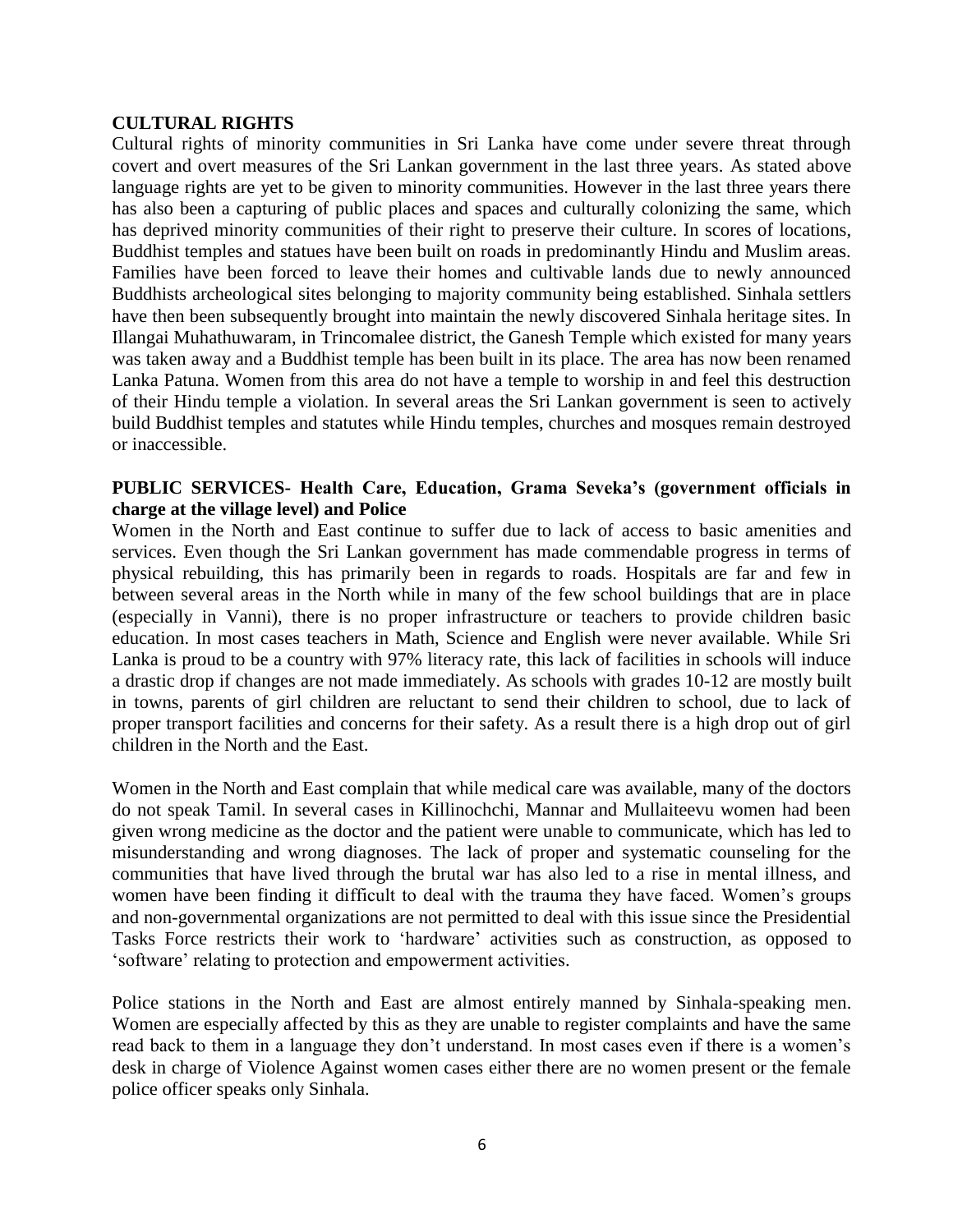Language continues to hinder women when accessing other government officers and services as well. In Trincomalee even though 80% of the residents are Tamil-speaking, majority of government officers and most police stations function in Sinhala.

With the rise of violence against women statistically in the north and the east there seems to be a general misunderstanding among authorities and administrative bodies that the violence is connected to the Tamil and Muslim cultural practice. However this is detrimental not only in peace and reconciliation but also harmful for women. The rise in violence can be attributed to three reasons: One- failure of strict law enforcement and collapse of law and order situation, Twowomen's lack of access to police stations and lack of trust in law enforcement authorities, including the perception that the police is insensitive to the needs of civilians, particularly women and Three - the breakdown of social structures such as family and community. Most women are without male support or any family structure which is opening them to violence and abuse. The lack of economic support has also meant that women are forced to consent to abusive relationships and economic relationships such as prostitution so as to take care of the family. It is important that the police and other government officers understand these nuances rather than consider that the Tamil or Muslim society per se is violent and abusive.

### **GOVERNMENT ASSISTANCE**

The power of decision making in the resettlement areas has remained in the hands of men, mostly politicians. Community women are not allowed to be part of a decision making body. Returning women do not have the power or authority to make decisions that concern their community. There is no adequate support structure for women and a sense of belonging to a community has been lost due to suspicion and operation of para-military groups as government spies. The already existing socially and culturally constructed power hierarchies further strengthened by the current context of no access to adequate assistance and fulfilment of basic needs. Most men in returned areas, IDP camps and otherwise too become addicted to alcohol and drugs. Their excuse is their frustrated life without proper assistance and life being shattered from every aspect. This in return increases the vulnerability of women's lives.

There are several instances where aid that has been allotted to people has not been received by the beneficiaries. In Aalim Nagar for example beneficiaries were made to sign for goods worth one hundred thousand rupees for their houses but did not receive any of the material.

Beneficiaries of the NEHRP housing scheme in Trincomalee complained that they had to pay a bribe of 50 000 if they wanted their name on the beneficiaries list.

Many female rehabilitated cadres said they were asked to sign voucher indicating Rs. 75,000 for livelihood assistance but they did not received the inputs worth Rs. 75, 000 for their livelihood activities. It seems there is corruption and sexual abuse within the aid structures, mainly within the community and government level.

### **SAFETY AND SECURITY**

Individual women"s safety and security have deteriorated sharply in the last three years. Women returning to their original places have found their villages and areas highly militarized. Many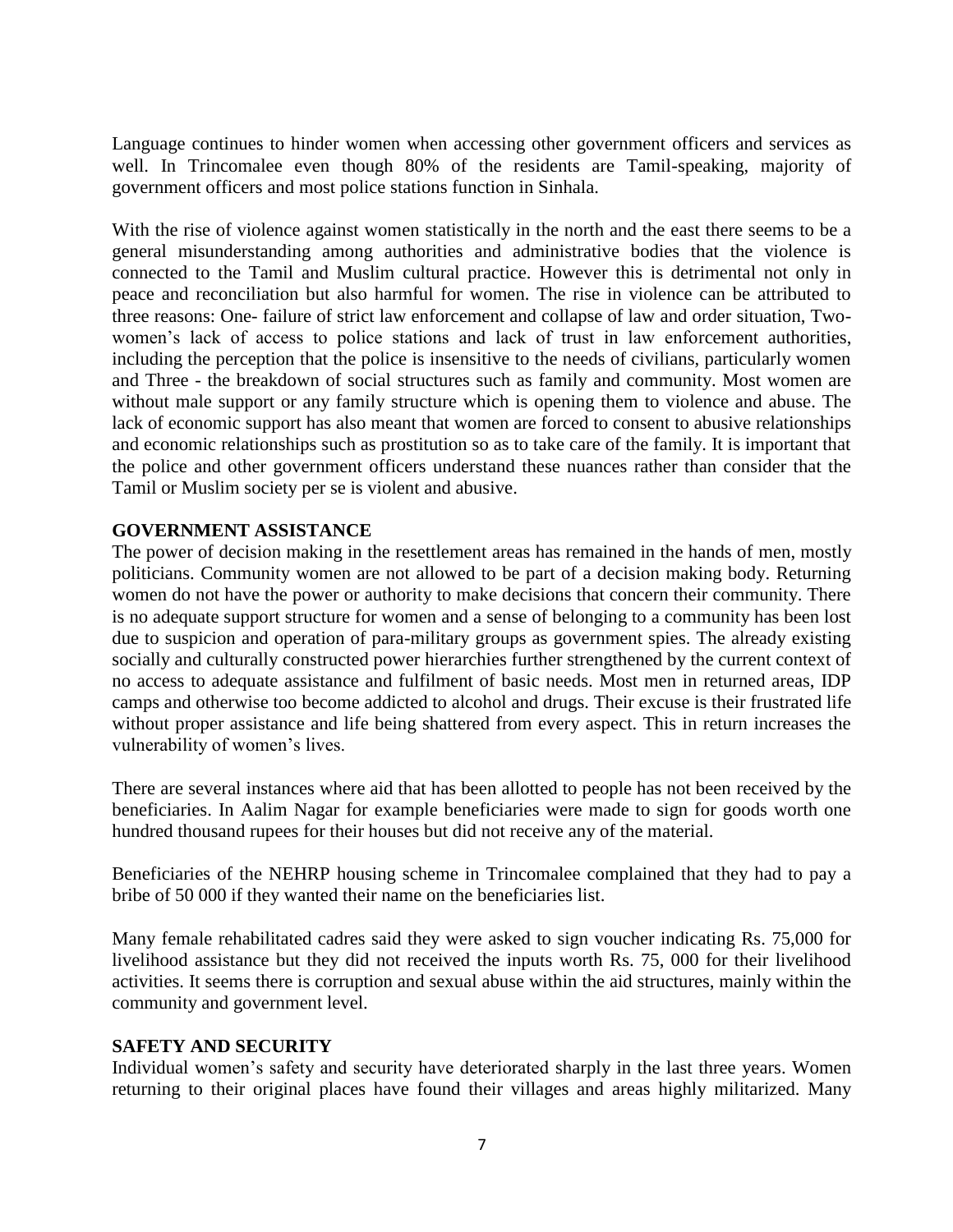women have also lost their relatives, which has an impact on their mobility and the sense of community given the protection and support that comes through such structures. There has been a high reportage of child sexual abuse, rape and murder or suicide and other grave violence against women - in the North in the last few months<sup>4</sup>. According to the Judicial Medical Officer of the Jaffna Hospital, within the months of February and March 2012 there have been 56 cases of rape and severe violence against women and girl children reported to his hospital. In 2010 the number of incidents of violence against women according to him was  $102$  and in 2011 it was  $182^5$ .

Reports of cases of domestic violence against women have seen a drastic rise. While it can be contended that women are now able to access the legal system and organisations, it is also to be noted that in many instances the inaction of the police has also led the sense of impunity within the community in regards to violence against women.

Another critical issue faced by a number of families in the north and the east, particularly women, is that of the missing – of husbands, sons, daughters and other family members. Over the last three decades the State and para-military actors have been involved in abductions. The number of those missing goes in to the thousands. In the last phases of the war disappearances<sup>6</sup>, detention and arrests of Tamil people were rampant. Those disappeared in Sri Lanka have primarily been male however the affect has been on those who have been left behind- women. The Government has failed to provide these families any system of recourse to help them trace their family members. While currently much of the focus is about what happened in the last months of the war, the victims from the last two decades are waiting for some help to know what has happened to their loved ones.

August 2011 witnessed what is known as the "grease-yaka (devil)" attacks, where numerous women reported being physically assaulted by men who had concealed their identities<sup>7</sup>. These incidents were dismissed by the Government as a figment of people"s imaginations or the work of anti-government and terrorist agencies. Meanwhile, fear and suspicion grew within the communities where these attacks have occurred. These attacks highlighted the vulnerability of these communities and women especially in the North<sup>8</sup>. Sri Lanka Human Rights Commission issued a statement after much pressure asserted by the women's groups<sup>9</sup>.

Women in Mullaiteevu and Killinochchi complained that even when harassed by the military they were unable to raise the issue because safety of the complainant is not assured. The Military and the Government continue various registration forms and methods and women have complained of being photographed by the military for registration. Even though initially it was a family photograph, recently there has been a trend of women being asked pose for pictures alone. Women also complained that they were not even allowed to change from their night dresses. Women in these areas also complained that visits by the military increased if the military was aware that the women were alone, single or widowed. This problem is also seen in the Eastern Province. In Sinna

 4 <http://www.thesundayleader.lk/2012/04/01/rape-in-jaffna-women-want-justice/>

<sup>&</sup>lt;sup>5</sup> [http://www.bbc.co.uk/sinhala/news/story/2012/03/120309\\_jaffna\\_child\\_abuse.shtml](http://www.bbc.co.uk/sinhala/news/story/2012/03/120309_jaffna_child_abuse.shtml)

<sup>&</sup>lt;sup>6</sup> <http://www.un.org/apps/news/story.asp?NewsID=26976>

<sup>7</sup> <http://www.thesundayleader.lk/2011/09/18/grease-yakka-still-a-concern/>

<sup>&</sup>lt;sup>8</sup> <http://groundviews.org/2011/09/01/the-grease-devil-phenomena-in-sri-lanka-a-brief-collation-of-reports/>

<sup>9</sup> <http://hrcsl.lk/english/?p=1776>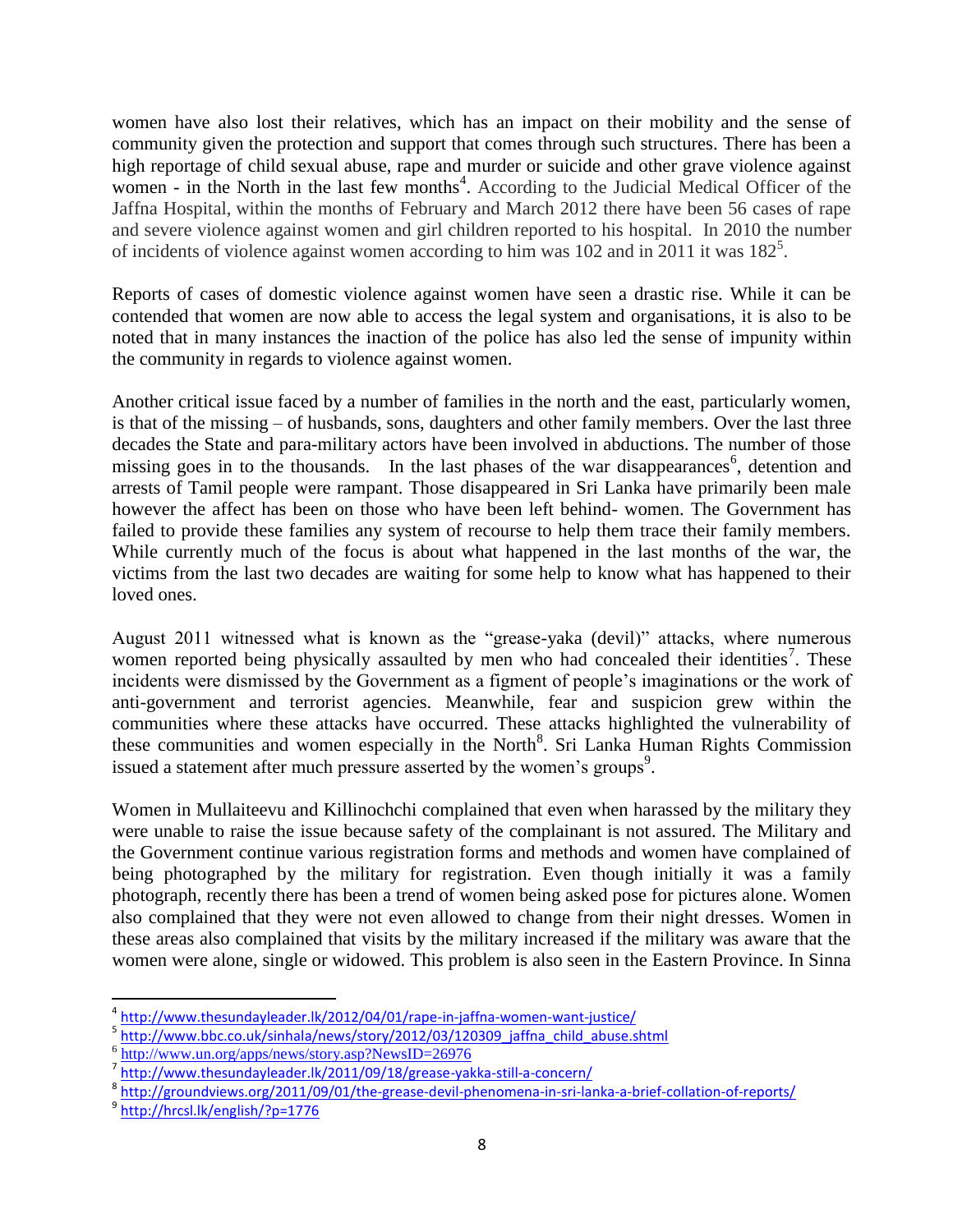Muhathuvaram, in Trincomalee, the army camp is located right next to a girl's school. Parents therefore are reluctant to send their children to school fearing the safety of their girl child.

Some women have faced severe violence in the hands of the military. Cases include: 1) the Mannar rape by police in March 2001, where two women were raped by the Counter Subversive Unit and the women were threaten when they took up a case against their violators and then made to leave the country; 2) the two women who were raped at the Rettaivaikkal detention in May 2009 and had to leave the country due to constant monitoring by their abuser in uniform; and 3) the Vishvamadhu rape case of June 2010 by the military and the judgment in this case has been dragged by the Attorney General"s Department. These are but a few examples of the violence women continue to face at the hands of men in uniform. The lack of protection to the victims and witnesses, delayed investigations, and granting early bail without considering the seriousness of offense committed by the accused in these cases and many other sexual abuse cases have led to a culture of impunity and created a trend of increasing sexual violence against women. Rural Women"s Development Societies have reported that there is an increase in forced prostitution in resettlement areas. Recently there have been several complaints in the North and East of Judicial Medical Officers (JMO"s) refusing to provide medical reports in cases of sexual violence, especially when perpetrated by the military.

Cases of detention and rape from the Tamil-speaking Northern province are often transferred to the Anuradhapura courts where the language of the court is Sinhala. This virtually ensures that the victim faces a more hostile court environment. It also places the victims and family members of those detained in a new environment where they are less secure. Victims are also forced to travel for hearings and women are frequently unable to bear the cost involved in traveling for the hearings. Thus most often they give up their struggle to get justice mid way.

There is a huge backlog in terms of the legal procedure files regarding rape, sexual abuse and child sexual abuse since these cases need to be sent to the Attorney General"s department for direction. This has led to a delay in investigation and legal action. Rape, sexual abuse and child abuse are heinous crimes. The victims are vulnerable and face social stigma. It is important that when such cases are bought to the notice of the legal system, strict and immediate action is taken.

Female ex-combatants continue to face harassment by the military and the Criminal Investigation Division of the police, even though they have been released after rehabilitation. They are still required to report to the local military/ police station once a month and have been pressured into marrying or becoming informants if they want the harassment to be stopped. In one case an excombatant living in the eastern province was raped by a police officer when she went to register in his station.

In the aftermath of UN resolution against Sri Lanka some of the women"s groups have had visits by intelligent officers asking for details about their work, donors, board and staff members' contact details. Often these intelligent officers have gone in civil cloths. In the north and the east currently it is the women's groups that deal with sensitive women's issues and provide safe custody for abused women since safe-houses are very rare and high in demand given the increase incidents of sexual abuse against women and girl children. In this backdrop these visits are going